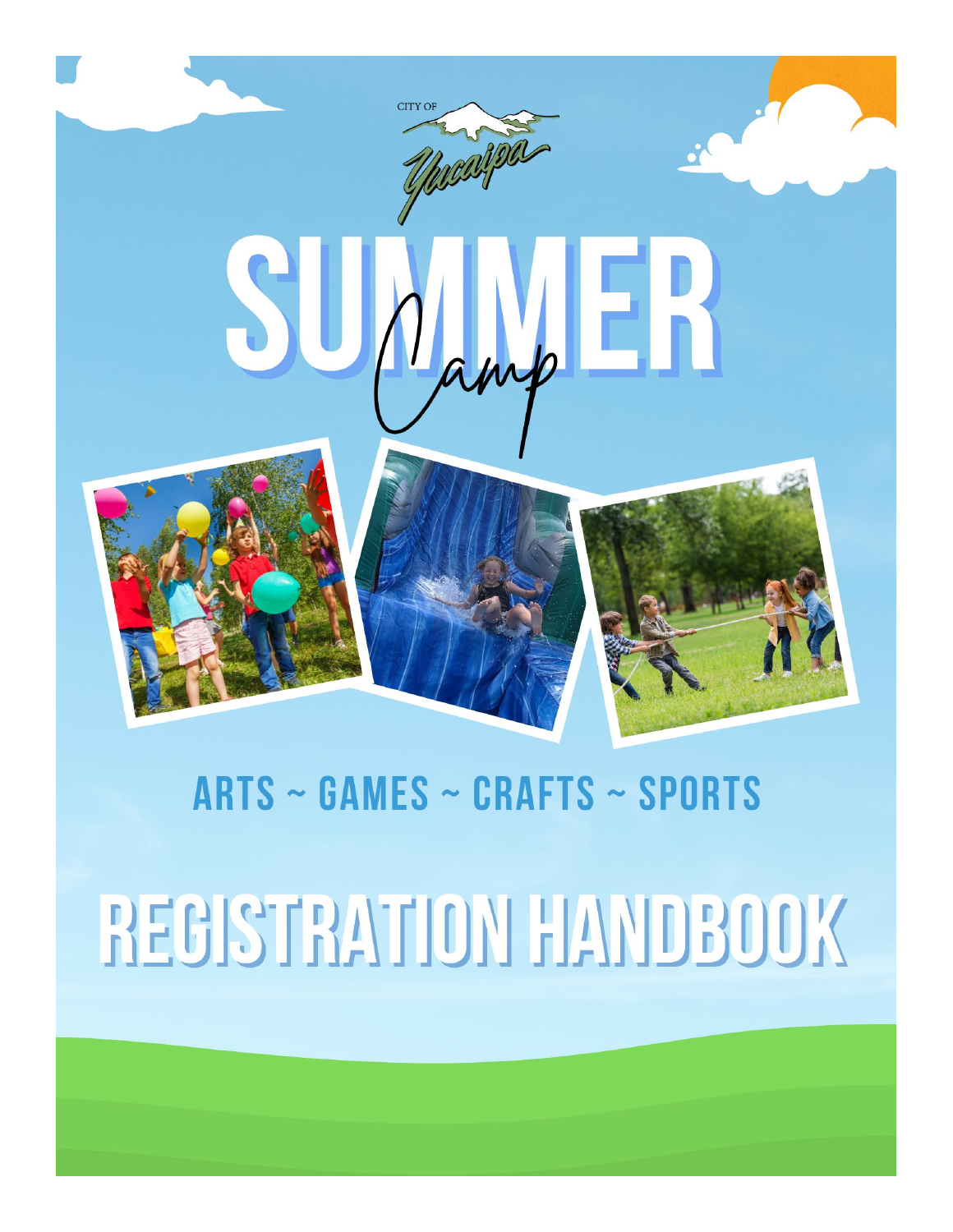

Parents/Guardians

Welcome to the 2022 Yucaipa Summer Camp Program. We are excited to have you join us for a fun camp experience filled with a variety of exciting activities, arts and crafts, and games for your child(ren) to enjoy. Camp will engage campers in fun and interesting activities that change daily.

We are looking forward to providing your child(ren) with a memorable, fun-filled school break. If you have any questions or comments regarding any of the information found in this packet, please feel free to contact the Yucaipa Community Center at (909) 790-7460, or visit us at 34900 Oak Glen Road, Yucaipa, CA 92399.

Thank You,

Yucaipa Camp Staff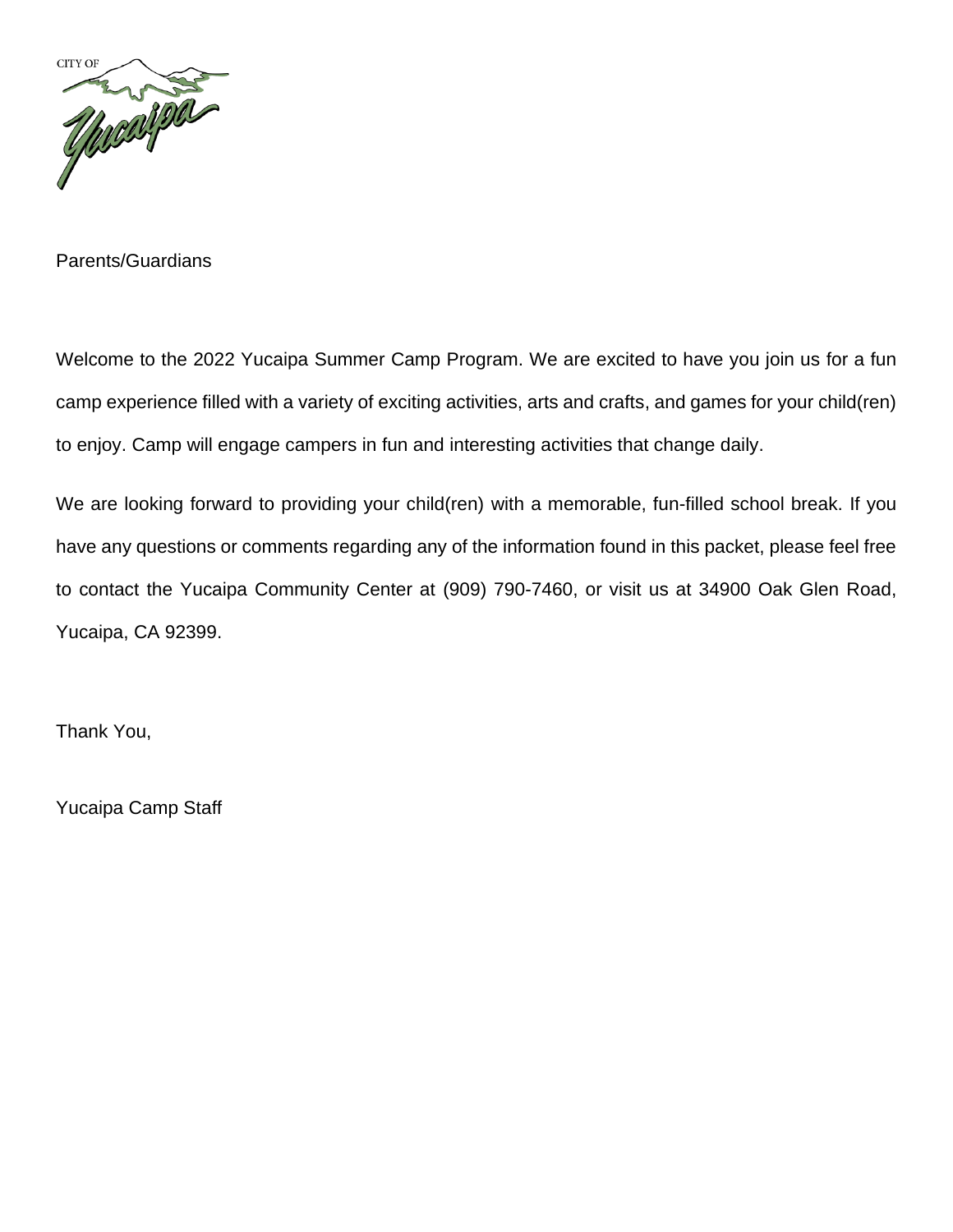#### **Safety Precautions**

Staff will be taking extra safety precautions during Camp. We will continue to monitor guidelines from the CDC, State of California and the County of San Bernardino. Below is a list of precautions we will implement during camp.

- We will have one camp location at the Yucaipa Community Center.
- Campers will be required to stay within their assigned group; each group will be determined by the age of the campers.
- Each camper must bring their own bag of supplies to use during the week, so they will not be sharing communal art supplies or toys. Supplies needed: 1 school glue, 1 pack markers, 1 pack crayons, 1 scissors, 2 pencils, 2 pens.
- Increased outside play during appropriate weather conditions.
- Cleaning and sanitation practices have been increased.
- We highly encourage parents or guardians to take their child's temperature and complete a health check before dropping off their camper(s) each day.
- If a child develops symptoms, they will be isolated, and they will have to be picked up. There will be a strict 72-hour sick policy. If your child has a fever, they cannot return until they are 72-hours fever free without the aid of medicine, as recommended by the CDC.
- We will have increased hand sanitizer stations and designated hand-washing times. All campers will be expected to practice proper hand-washing techniques.

#### **Staff**

We take pride in hiring Camp Recreation Leaders that have experience and enthusiasm working with children. They receive specialized training to meet the behavioral, emotional, and physical needs of each age group. Our Camp Recreation Leaders' sole purpose is to build relationships with campers and foster their growth. Recreation leaders emphasize the importance of teamwork, safety, respect, and building a strong culture of inclusion.

Recreation Leader to camper ratios:

- One Recreation Leader for every fifteen (15) campers
- All staff are required to pass a background check and have attended camp training.

#### **Program Details**

Summer Camp will be held at the Yucaipa Community Center. Summer Camp will consist of eight (8), one-week camps. Week 1: June 13 – June 17, Week 2: June 20 – June 24, Week 3: June 27 – July 1, Week 4: July 5 – July 8 (No Camp July 4), Week 5: July 11 – July 15, Week 6: July 18 – July 22, Week 7: July 25 – July 29, Week 8: August 1 – August 5.

Campers currently in grades  $TK - 6<sup>th</sup>$  for the 2021/2022 school year are eligible to attend. Campers will be grouped according to age/grade and led by their designated Recreation Leader as an independent group.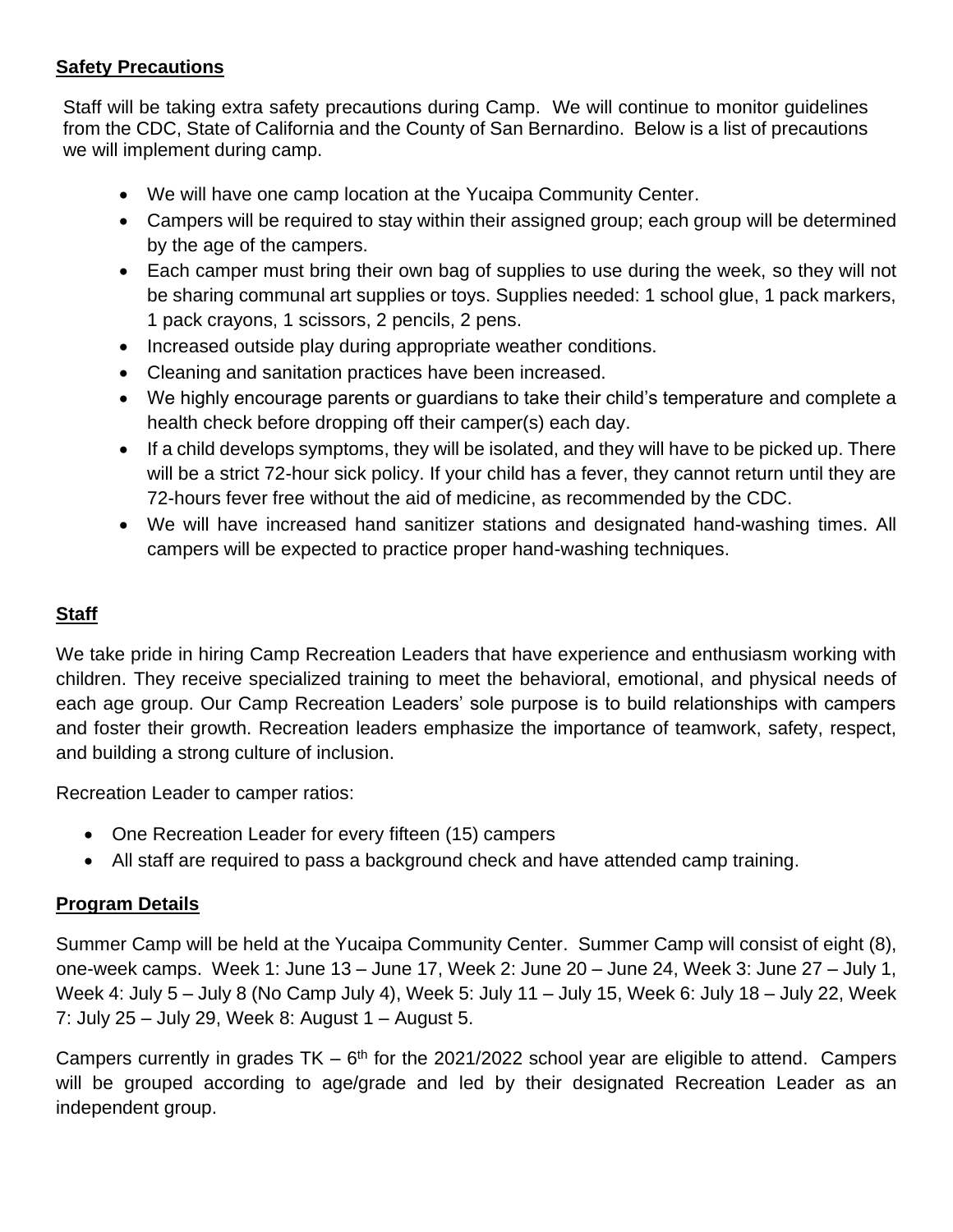#### **Registration**

Registration is accepted online at Yucaipa.org/enroll or in person at the Yucaipa Community Center. **Registration is accepted on a first-come, first-served basis.** Space is limited.

#### **Fees**

- \$135 per camper/per week (additional 30% non-resident fee may apply)
- **No refunds or credits will be issued for camp.**
- County assistance will not be accepted for Camp.

Camp is offered between the hours of 7:00 a.m. - 6:00 p.m. In the case of late pick-up, a late fee will be charged at the rate of **\$1.25 per minute/per camper** starting at 6:01 p.m. The late fee will be placed on the camper's account. This fee must be paid prior to your camper returning to the program. After the third offense, the camper will be dismissed from the seasonal camp program.

#### **Forms**

Registration forms must be completed and submitted to the Yucaipa Community Center prior to the first day of attendance in the Camp Program. Campers whose parents/guardians do not complete/submit all required forms, with staff verification, will be issued a refund (minus any non-refundable fees) and will not be permitted to participate in the program. *No Exceptions.* 

The following forms **MUST** be completed and turned in prior to Camp.

- Signed Registration Packet and Agreement Form
- Release of Medical and Liability Form
- Camper Information Form
- Authorization to Pick-Up Form & Emergency Contact List
- COVID-19 Liability Form
- Seasonal Camp Late Pick-Up Form (acknowledge with initial)

#### **Attendance and Program Check-In/Out Procedures**

- Campers must report to the designated site check-in location upon arrival. It is not required that your camper arrives at the designated start time; however, campers are not permitted to be dropped off earlier than 7:00 a.m.
- Parent/Guardian signature and photo identification are required. If someone other than the parent/guardian picks up a camper from the site, staff will compare his/her photo identification with the camper's Authorization to Pick-Up Form to ensure the person is authorized to pick up the camper. A camper will not be released to an individual that is not listed on the Authorization to Pick-up Form or does not have proper photo identification. All persons authorized to pick up must be 18 years of age or older.
- Parent/Guardian, or other authorized person listed on the Authorization to Pick-Up Form, is required to sign his/her camper in upon arrival. At the conclusion of the day, the camper's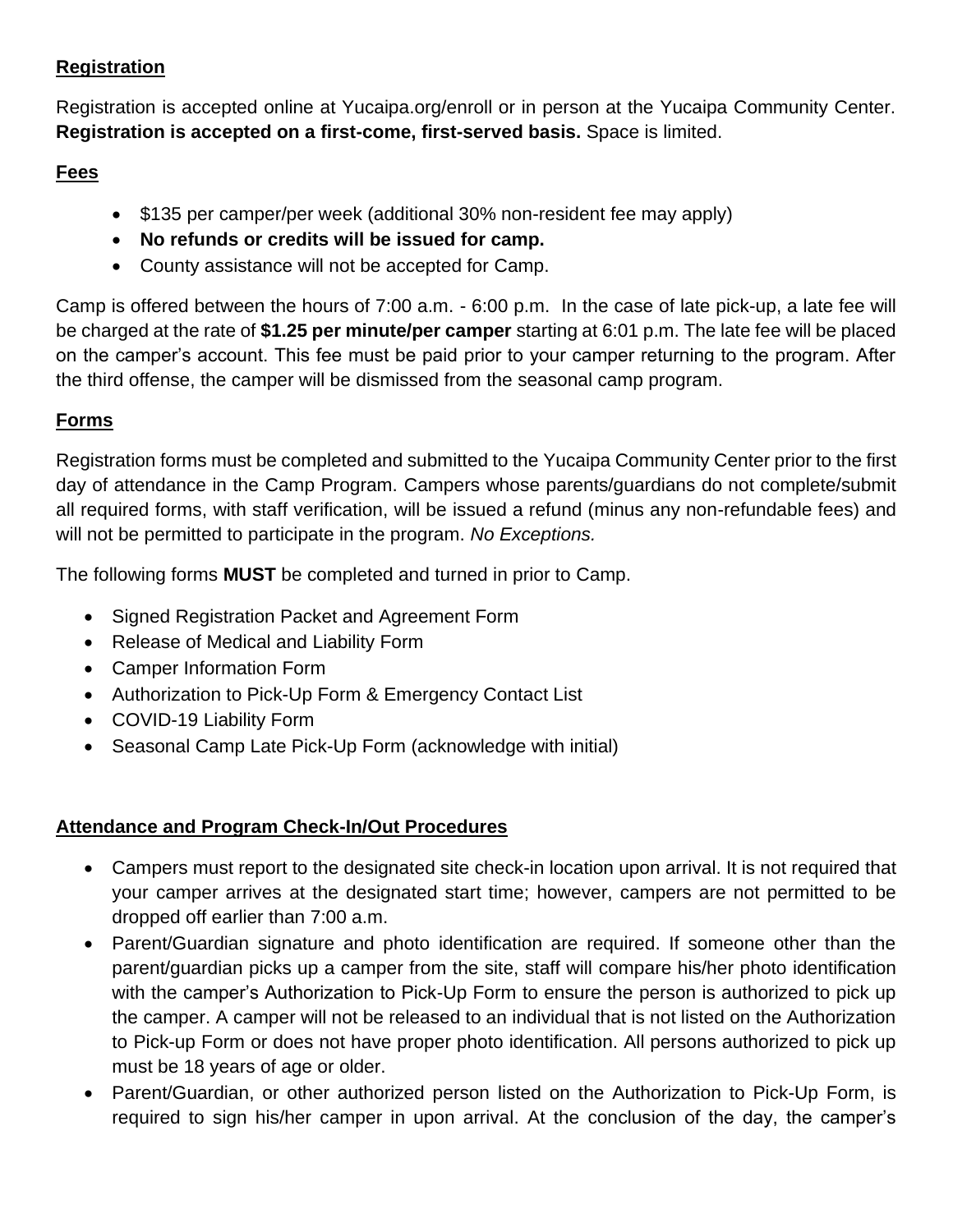parent/guardian/authorized person is required to sign the camper out of the Daily Check-In/Out Sheet by providing a signature, departure time, and photo identification.

- Campers are **not** permitted to walk home. Campers will not be released from Camp until an authorized adult signs the camper out.
- Please do not bring campers who are suffering from symptoms of illness to camp. Campers with obvious signs of illness will be sent home.
- Camp has a no lice/no nit policy. Campers can be checked for lice by staff. If any suspected positive cases of lice or nits are found, the parent/guardian will be called, and the child will need to be picked up from camp immediately. A camper may not return to camp until they are lice and nit free.

#### **Dress Code and Personal Items**

Campers will participate in activities that may include permanent paint, clay, marker, etc. Campers should dress accordingly. The City of Yucaipa will not be responsible for damage to clothing or other personal effects. Campers are required to wear close-toed shoes. Offensive or inappropriate clothing is not permitted. Please ensure that all personal effects (i.e. backpacks, lunch boxes, jackets, etc.) are clearly marked with the camper's full name.

Please keep all personal belongings at home. This includes all electronic devices such as gaming devices, portable music players, and cell phones. Your camper will NOT have an opportunity to use these electronic devices at Camp. Camp staff reserves the right to temporarily confiscate these items and release them to those authorized to pick up at the end of the day. City of Yucaipa staff will not be responsible for damage or theft of these devices.

#### **Medication**

Medication will not be administered by any Camp staff member.

#### **Lost and Found**

If an item has been lost, please check the lost and found located at the camp site. After **one week**, all unclaimed items will be donated.

#### **Participation**

- Only registered campers will be permitted to participate.
- The Camp Program is designed to promote participation. Campers are expected to follow instructions and participate in all regularly scheduled activities.
	- o The Camp Program encourages engagement among peers.
- The Camp Program operates using ratios of campers to staff that does not include individualized supervision.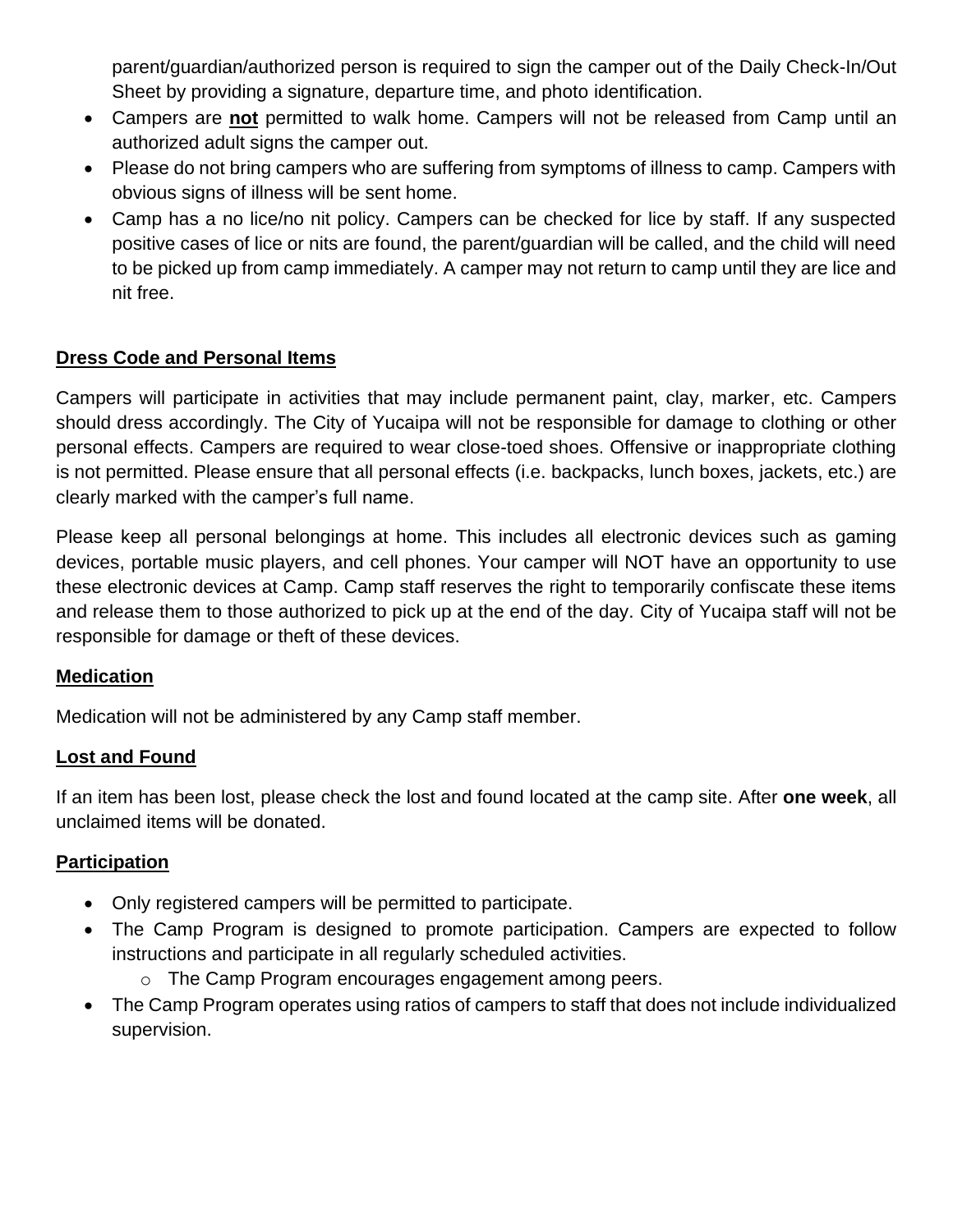#### **Program Rules**

Campers must follow the rules of the program.

- Disruptive, disrespectful, or damaging behavior toward other campers, staff, and/or equipment is reason for dismissal.
	- o We encourage parents/guardians to discuss concerns with the Camp Coordinator overseeing your Camp.
- Stealing, vandalism, fighting, cursing, foul play, not following directions will not be tolerated.
	- $\circ$  Parents/Guardians will be held responsible for any costs/damages inflicted upon the facility, park, and/or private property or equipment.

#### **Conduct Violation Consequences\*:**

1<sup>st</sup> - Verbal warning, guidance, and parental contact

2<sup>nd</sup> - Behavior contract, suspension, and parent meeting with Camp Coordinator

3<sup>rd</sup> - Dismissal from program

#### **\*Consequences are subject to change due to severity of content**

Participants in the Camp Program are expected to:

- Listen to and follow direction from Camp staff.
- Be responsible for all personal belongings.
- Use a quiet/indoor voice when inside.
- Put away games/activities when finished.
- Refrain from littering.
- Refrain from fighting or verbal confrontations; aggressive behavior will not be tolerated.
- Speak to a Camp staff member if a problem arises.
- Refrain from foul language and name calling.
- Walk, don't run, through buildings.
- No climbing on trees, chairs, tables, or building equipment.
- Follow all program rules and regulations.

#### **Inclement Weather**

Inclement weather including, but not limited to rain, high winds, excessive heat, and lightning may restrict outdoor camp activities. Poor air quality may also limit/modify outdoor activities. All activities are subject to change.

#### **Snacks and Lunches**

- Lunch and snacks are NOT provided.
- Parents are required to send their child(ren) with a "sack lunch" (this may be enclosed in a lunch pail) daily.
- You are encouraged to provide your camper(s) with a morning and afternoon snack.
- Parents/Guardians are encouraged to send camper(s) with a water bottle to keep camper(s) hydrated throughout the day.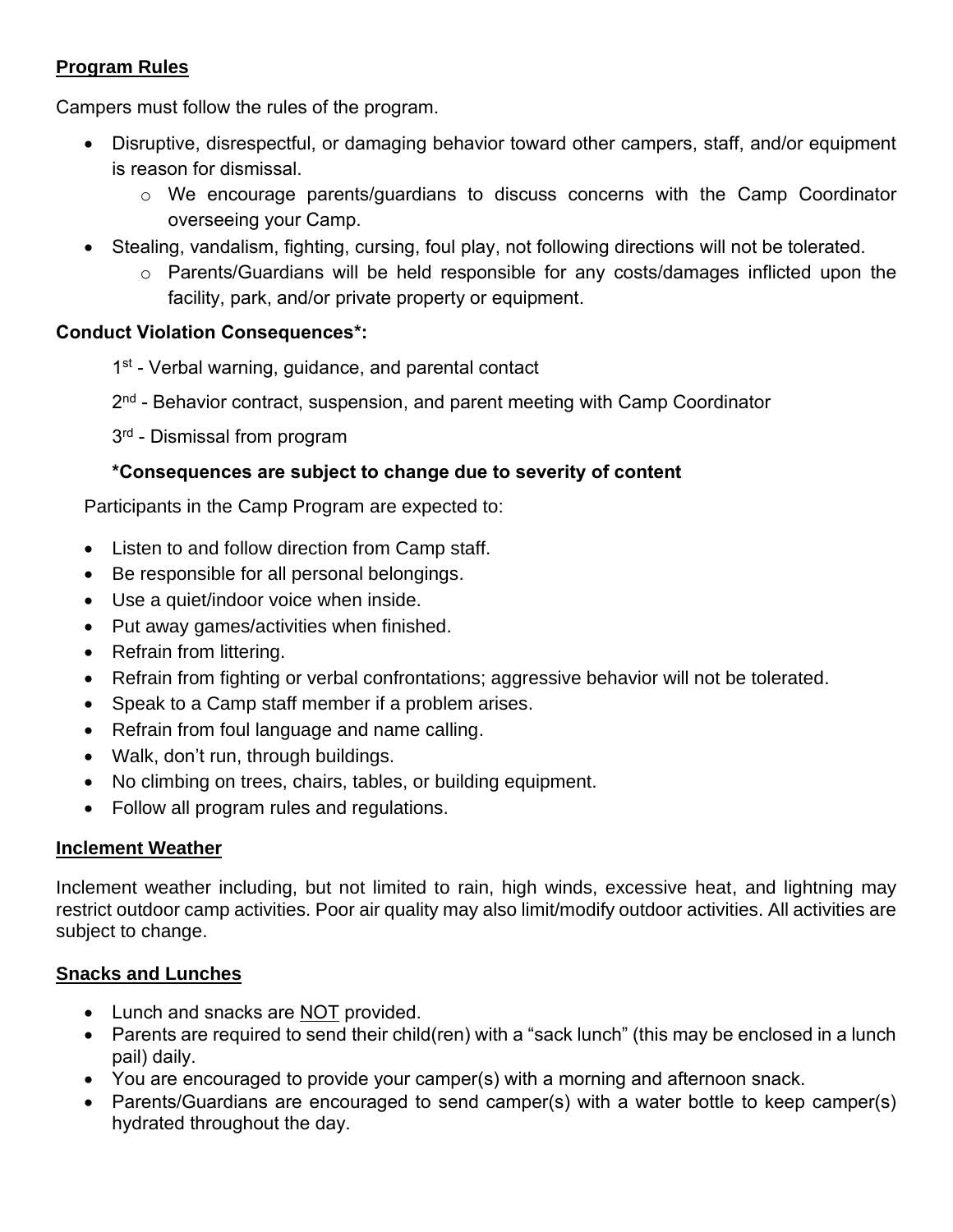- o Please have your camper(s) name clearly written on their water bottle.
- Please specify any food allergies when completing the allergy section on the Camper Information Form.
- Camp staff will carefully review camper's paperwork for all food allergies. Camp staff will take precautions to prevent the campers contact with allergen(s), however, the City of Yucaipa Camp Program is not an allergen free environment.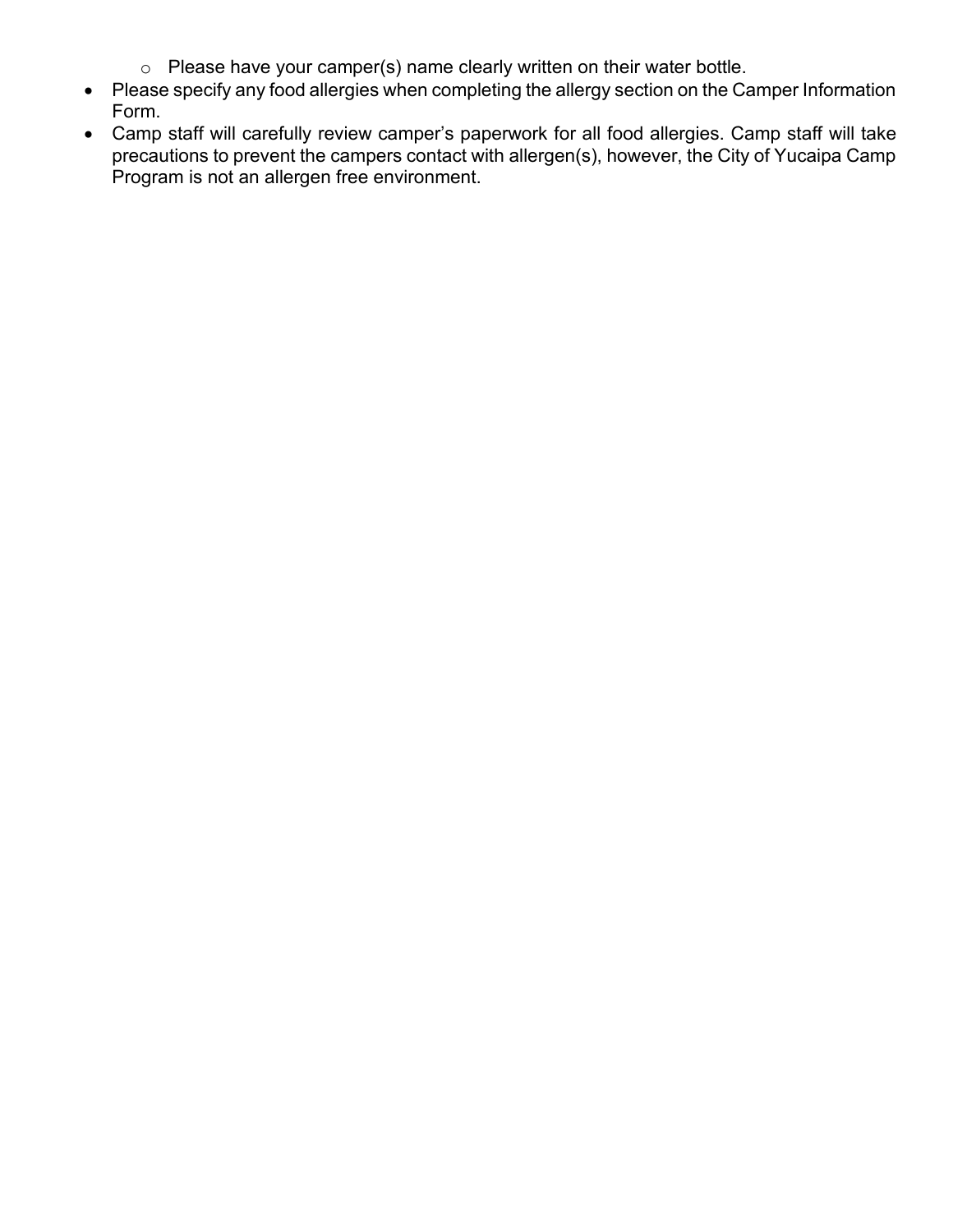## **SAMPLE CAMP SCHEDULE**

| $7:00 - 7:30$ a.m.        | <b>Check-in Center Activities</b> |  |  |
|---------------------------|-----------------------------------|--|--|
| $7:30 - 8:00$ a.m.        | Ice Breaker                       |  |  |
| $8:00 - 8:30$ a.m.        | <b>Indoor Game</b>                |  |  |
| $8:30 - 9:15$ a.m.        | Activity                          |  |  |
| $9:15 - 9:30$ a.m.        | <b>Snack</b>                      |  |  |
| $9:30 - 10:00$ a.m.       | Game                              |  |  |
| $10:00 - 10:30$ a.m.      | Art                               |  |  |
| $10:30 - 11:00$ a.m.      | <b>Outdoor Game</b>               |  |  |
| $11:00 - 11:30$ a.m.      | Craft                             |  |  |
| 11:30 a.m. $-$ 12:45 p.m. | Lunch                             |  |  |
| $12:45 - 1:15$ p.m.       | <b>Group Project</b>              |  |  |
| $1:15 - 2:00$ p.m.        | Reading / Story Time              |  |  |
| $2:00 - 2:45$ p.m.        | <b>Indoor Game</b>                |  |  |
| $2:45 - 3:15$ p.m.        | <b>Outdoor Game</b>               |  |  |
| $3:15 - 3:45$ p.m.        | Snack                             |  |  |
| $3:45 - 4:15$ p.m.        | Arts & Crafts                     |  |  |
| $4:15 - 5:15$ p.m.        | Game / Indoor Activity            |  |  |
| $5:15 - 6:00$ p.m.        | Afternoon Round-up / Clean up     |  |  |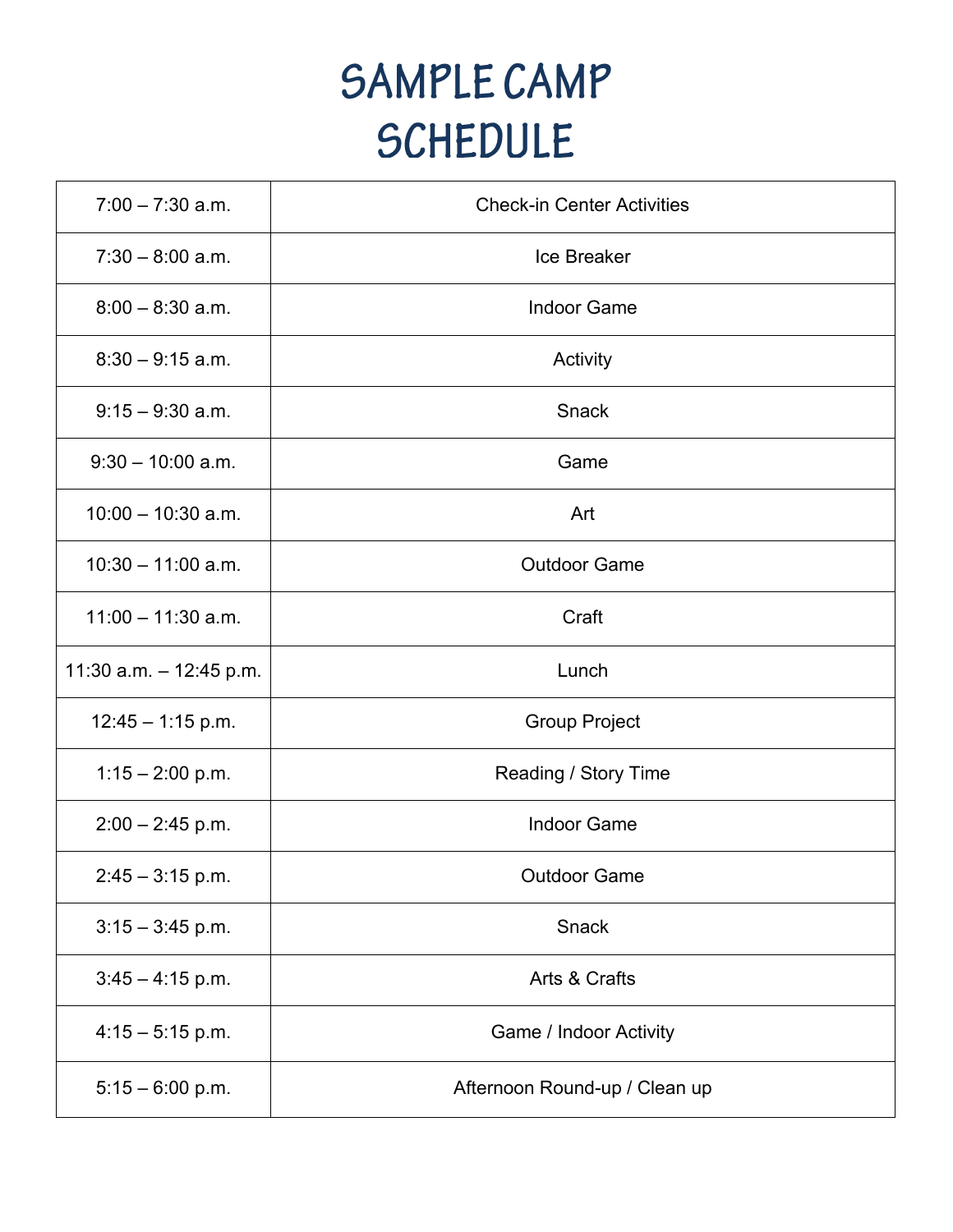#### **City of Yucaipa Community Services - Camp Program REGISTRATION PACKET & PARENT AGREEMENT FORM**

#### **PLEASE SIGN AND RETURN THIS PORTION**

| Participant Name: |             |       | Age: | M     F                                                                                                                                                                                                                        |
|-------------------|-------------|-------|------|--------------------------------------------------------------------------------------------------------------------------------------------------------------------------------------------------------------------------------|
| Address:          |             | City: |      | State: when the state of the state of the state of the state of the state of the state of the state of the state of the state of the state of the state of the state of the state of the state of the state of the state of th |
| Zip Code:         | Home Phone: |       |      | Date of Birth: / /                                                                                                                                                                                                             |
| Grade:            | School:     |       |      |                                                                                                                                                                                                                                |

#### *PROGRAM POLICIES*

Please initial the following:

I have read and agree to abide by the Parent/Participant Rules and Policies.

My designated person(s), or I, will pick up my camper on time, at the end of the program each day. As of one minute past the pick-up time (6:00 p.m.), a late fee will be charged at the rate of \$1.25 per minute/per camper.

\_\_\_\_\_ All person(s) authorized to pick up my camper are 18 years of age or older and listed on the release form. I will notify my camper's Site Supervisor of any changes to the emergency contact information.

\_\_\_\_\_ I understand that enrollment is on a first-come, first-served basis and a list of registered campers will be kept on file, as well as those on a waiting list. If my child is on the waiting list, I will await notification as to my child's first day of participation.

\_\_\_\_\_I understand that fees must be paid at time of registration and there will be no refunds or credits.

\_\_\_\_\_I understand that disruptive, disrespectful, and damaging behavior will not be tolerated and will be a reason for discipline and/or dismissal from the program.

For the safety of my camper, I will make sure he/she wears closed-toed shoes daily.

\_\_\_\_\_I understand that electronic devices or toys are *not* allowed (i.e., iPods, portable games, cell phones, etc.). I understand that I am responsible for ensuring that my camper has a daily snack and lunch.

 $\blacksquare$  I understand that, at any time, campers may be grouped together for activities including, but not limited to, movies, crafts, sports, etc.

I understand as the parent/guardian, I will be held responsible for any costs/damages inflicted by my camper upon the facility, park, and/or private property or equipment.

\_\_\_\_\_ I understand that I may not drop off my camper until camp program assigned start time of 7:00 a.m., and I, or my designated person, has signed my camper in.

\_\_\_\_\_ I understand that no camper will be released to walk home and will make sure to have an authorized person pick up my camper by assigned pick-up time.

#### *I have read and understand the Registration Packet and Parent Agreement Form and will go over it with my child to ensure they understand and abide by the rules.*

Parent/Guardian's signature: \_\_\_\_\_\_\_\_\_\_\_\_\_\_\_\_\_\_\_\_\_\_\_\_\_\_\_\_\_\_\_\_\_\_\_\_\_\_ Date: \_\_\_\_\_\_\_\_\_\_\_\_\_\_\_\_\_\_\_\_

| )ate: |  |  |  |  |  |  |
|-------|--|--|--|--|--|--|
|       |  |  |  |  |  |  |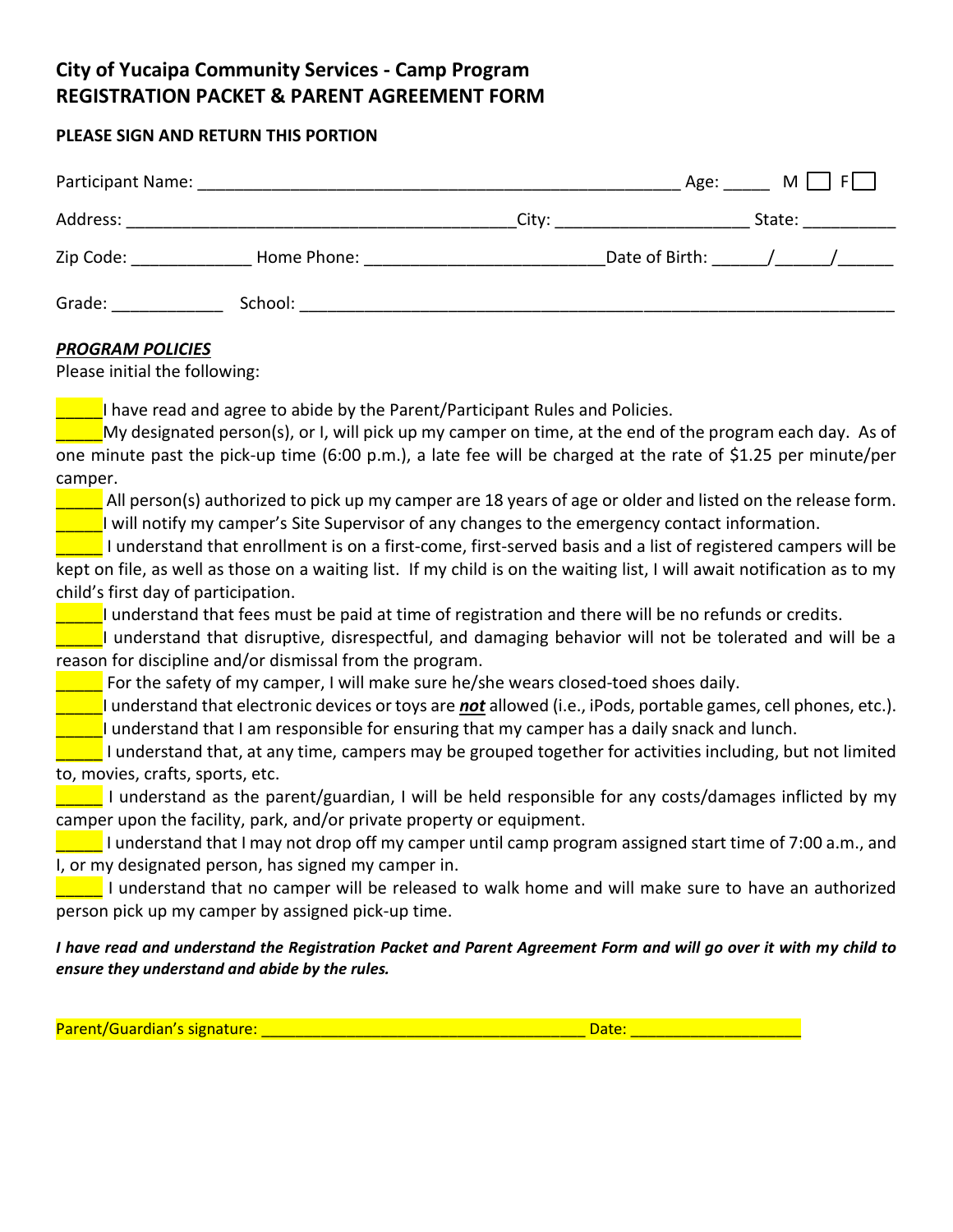#### **City of Yucaipa Community Services - Camp Program**

#### **CAMPER INFORMATION FORM**

| Age: $\_\_$<br>M <sub>1</sub>                                                                                                         |
|---------------------------------------------------------------------------------------------------------------------------------------|
| Does your child have a sibling attending camp? YES / NO If yes, name of sibling:                                                      |
| Does your child have any special medical conditions? $\Box$ No $\Box$ Yes (If yes, please list)<br>(Diabetes, seizures, asthma, etc.) |
| Does your child take any medications? $\Box$ NO $\Box$ YES (If yes, please describe)                                                  |
| Does your child have any allergies? $\Box$ NO $\Box$ YES (If yes, please describe)                                                    |
| Does your child have limitations to physical activity? $\Box$ NO $\Box$ YES (If so, please describe)                                  |

#### **RELEASE OF MEDICAL AND LIABILITY AND ASSUMPTION RISK**

**Medical Release:** I do hereby give permission for any certified professional or health care professional to administer any type of treatment he/she deems necessary to the above child in case of any emergency and in the case that I cannot be contacted.

I, the contract of the set of the behalf of myself or the contract of the contract of the contract of the contract of the contract of the contract of the contract of the contract of the contract of the contract of the cont hereby waive, in advance any and all actions or causes of action and claims for injury or property damage which I may have, or which may hereafter accrue to me, my heir, or other successors as a result of my participation in any activity, or activities incidental there to (hereafter referred to as the "activity") sponsored by the City of Yucaipa. This release is intended to discharge the City of Yucaipa, its officers, officials, employees and volunteers, and any other involved municipalities or public agencies from and against any and all liability arising out of or connected in any way with my participation in the event, even though that liability may arise out of the negligence or carelessness on the part of persons or cities mentioned above. I further understand that accidents and injuries can arise out of the event; knowing the risks, nevertheless, I hereby agree to assume those risks and to release and to hold harmless all of the persons or agencies mentioned above who (through negligence or carelessness) might otherwise be liable to me (or my heirs or assigns) for damages. It is further understood and agreed that this waiver, release, and assumption of risk is to be binding on my heirs and assigns.

I agree to be photographed, and/or agree to have my child(ren) photographed and release the use of the photographs for publicity of the City of Yucaipa publications and other public information material. **I hereby represent that I understand and am familiar with the nature of the activities in which I (or my child) will participate in this recreation program. I personally read and understand this release.** 

| Doctor's Name:             | Hospital: | Telephone: |  |
|----------------------------|-----------|------------|--|
|                            |           |            |  |
|                            |           |            |  |
| Parent/Guardian Signature: |           | Date:      |  |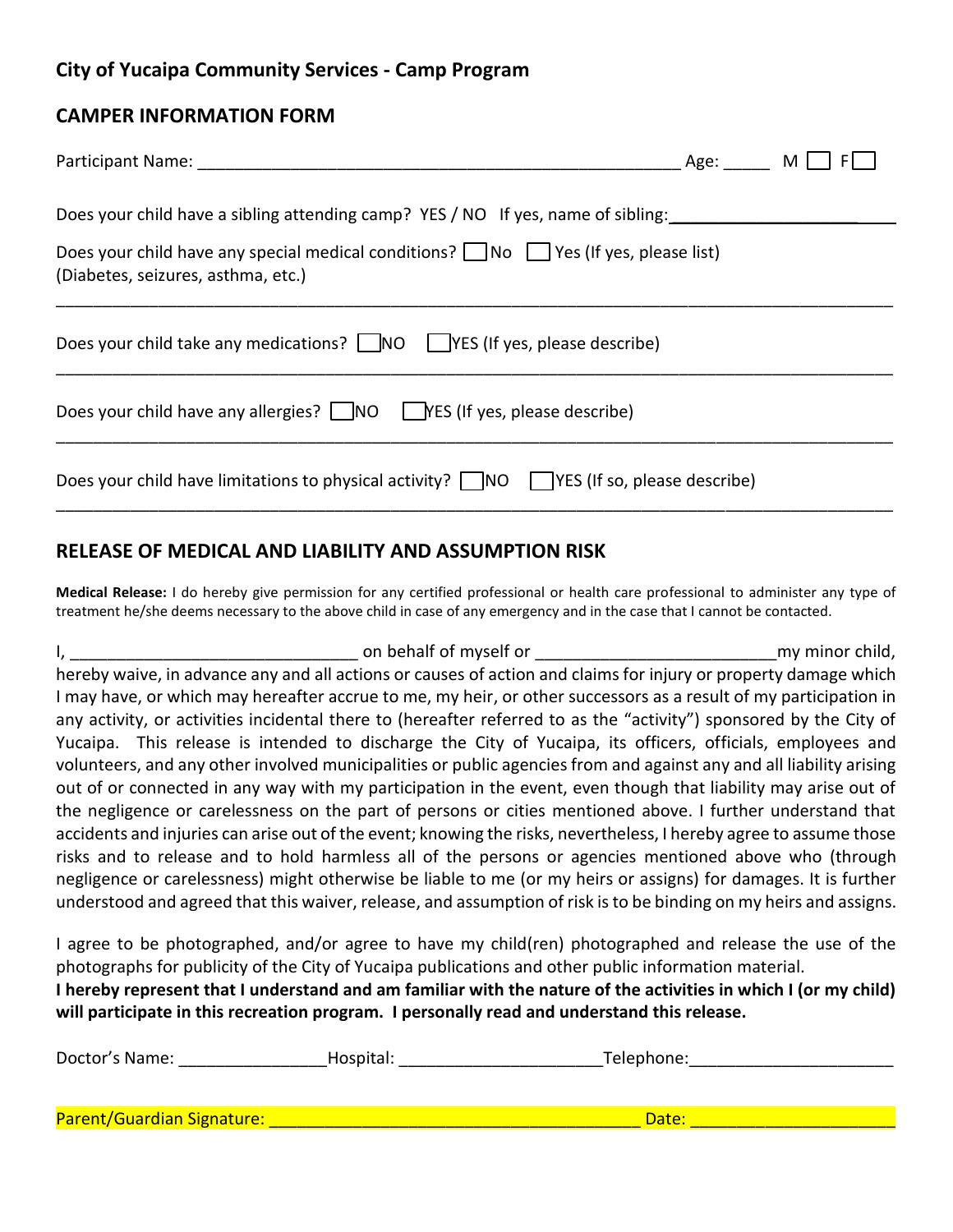#### **City of Yucaipa Community Service Camp Program**

#### **AUTHORIZATION TO PICK UP and EMERGENCY CONTACT LIST**

Please list all individuals who are authorized to pick up your child/children.

**MOTHER/GUARDIAN AND FATHER/GUARDIAN MUST BE INCLUDED ON THIS FORM.** (Note: Your emergency contact should live within 25 miles of the center your child attends camp. If your child requires an inhaler or special medication, and it is difficult for you to make yourself available, your emergency contact is the person you will leave these items with).

**All individuals must be at least 18 years of age with a valid photo I.D. at the time of pick-up.***\*Staff will always attempt to contact a Parent/Guardian first. In the case the parent cannot be reached, staff will contact the emergency contact in the order listed.*

|                                                                                                                | Relationship: Mother/Guardian |
|----------------------------------------------------------------------------------------------------------------|-------------------------------|
|                                                                                                                |                               |
| Is this person an emergency contact? yes no                                                                    |                               |
|                                                                                                                |                               |
|                                                                                                                |                               |
| Is this person an emergency contact? _____ yes _____ no                                                        |                               |
|                                                                                                                |                               |
|                                                                                                                |                               |
| Is this person an emergency contact? _____ yes _____ no                                                        |                               |
|                                                                                                                |                               |
|                                                                                                                |                               |
| Is this person an emergency contact? _____ yes _____ no                                                        |                               |
| Name: Name and Allen and Allen and Allen and Allen and Allen and Allen and Allen and Allen and Allen and Allen |                               |
|                                                                                                                |                               |
| Is this person an emergency contact? _____ yes _____ no                                                        |                               |

\**Only individuals listed on this sheet will be authorized to pick up your child. Additional sheets may be attached if necessary.* **I grant permission for the above-mentioned individuals to pick up my child from camp. I release all liability and responsibility from the City of Yucaipa for any issues that may develop from such persons taking my child from the premises.**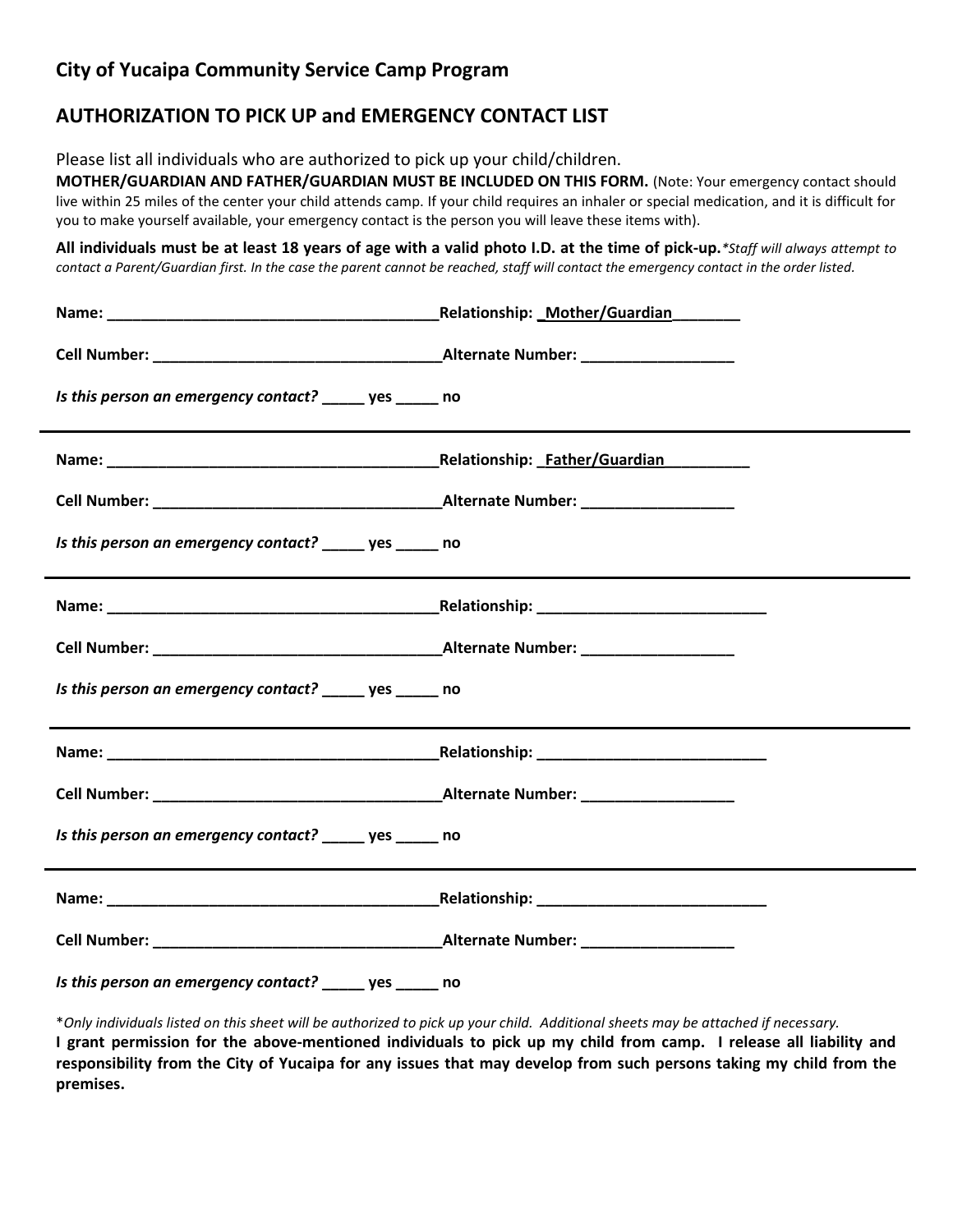#### CITY OF YUCAIPA COMMUNITY SERVICES DEPARTMENT (One Participant Per Form)

#### COVID-19

The novel coronavirus, COVID-19, has been declared a worldwide pandemic by the World Health Organization. COVID-19 is extremely contagious and is believed to spread mainly from person-to-person contact. As a result, federal, state, and local governments and federal and state health agencies recommend social distancing and have, in many locations, prohibited the congregation of groups of people.

While COVID-19 can cause mild symptoms in some individuals, it can lead to severe illness and even death in others. Adults over age 65 and people of any age with serious underlying medical conditions including, but not limited to, HIV, asthma and other respiratory conditions, and pregnancy, may be a higher risk for more serious complications from COVID-19.

The City of Yucaipa has put in place preventative measures to reduce the spread of COVID-19; however, the City cannot guarantee that you or your child(ren) will not become infected with COVID-19. Further, attending community recreation programs could increase your risk and your child(ren)'s risk of contracting COVID-19.

By signing this agreement, I acknowledge the contagious nature of COVID-19 and voluntarily assume the risk that my child(ren) and I may be exposed to or infected by COVID-19 by attending the Camp program and that such exposure or infection may result in personal injury, illness, permanent disability, and death. I understand that the risk of becoming exposed to or infected by COVID-19 by attending Camp may result from the actions, omissions, or negligence of myself and others, including, but not limited to, City employees, volunteers, and program participants and their families.

I voluntarily agree to assume all of the foregoing risks and accept sole responsibility for any injury to my child(ren) or myself (including, but not limited to, personal injury, disability, and death), illness, damage, loss, claim, liability, or expense, of any kind, that I or my child(ren) may experience or incur in connection with my child(ren)'s participation in this Program. On my behalf, and on behalf of my children, I hereby release, covenant not to sue, discharge, and hold harmless the City, its employees, agents, and representatives, of and from the Claims, including all liabilities, claims, actions, damages, costs or expenses of any kind arising out of or relating thereto. I understand and agree that this release includes any Claims based on the actions, omissions, or negligence of the City, its employees, agents, and representatives, whether a COVID-19 infection occurs before, during, or after participation in any City program.

I hereby represent that I understand and am familiar with the nature and inherent risks associated with the activities in which I (or my child) will participate in this recreation program.

\_\_\_\_\_\_\_\_\_\_\_\_\_\_\_\_\_\_\_\_\_\_\_\_\_\_\_\_\_\_\_\_\_\_\_\_\_\_\_\_\_\_\_\_\_\_\_\_\_\_\_\_\_\_\_\_\_\_\_\_\_\_\_\_\_\_\_\_\_\_\_\_\_\_\_\_\_\_\_\_\_\_\_\_\_\_\_\_\_\_\_\_\_\_\_\_\_\_

\_\_\_\_\_\_\_\_\_\_\_\_\_\_\_\_\_\_\_\_\_\_\_\_\_\_\_\_\_\_\_\_\_\_\_\_\_\_\_\_\_\_\_\_\_\_\_\_\_\_\_\_\_\_\_\_\_\_\_\_\_\_\_\_\_\_\_\_\_\_\_\_\_\_\_\_\_\_\_\_\_\_\_\_\_\_\_\_\_\_\_\_\_\_\_\_\_\_

Participant Name Date And Date And Date And Date And Date And Date And Date And Date And Date And Date And Date

Parent/Guardian Signature **Date of American Structure Date** Date of Parent Control of Parent Date Date